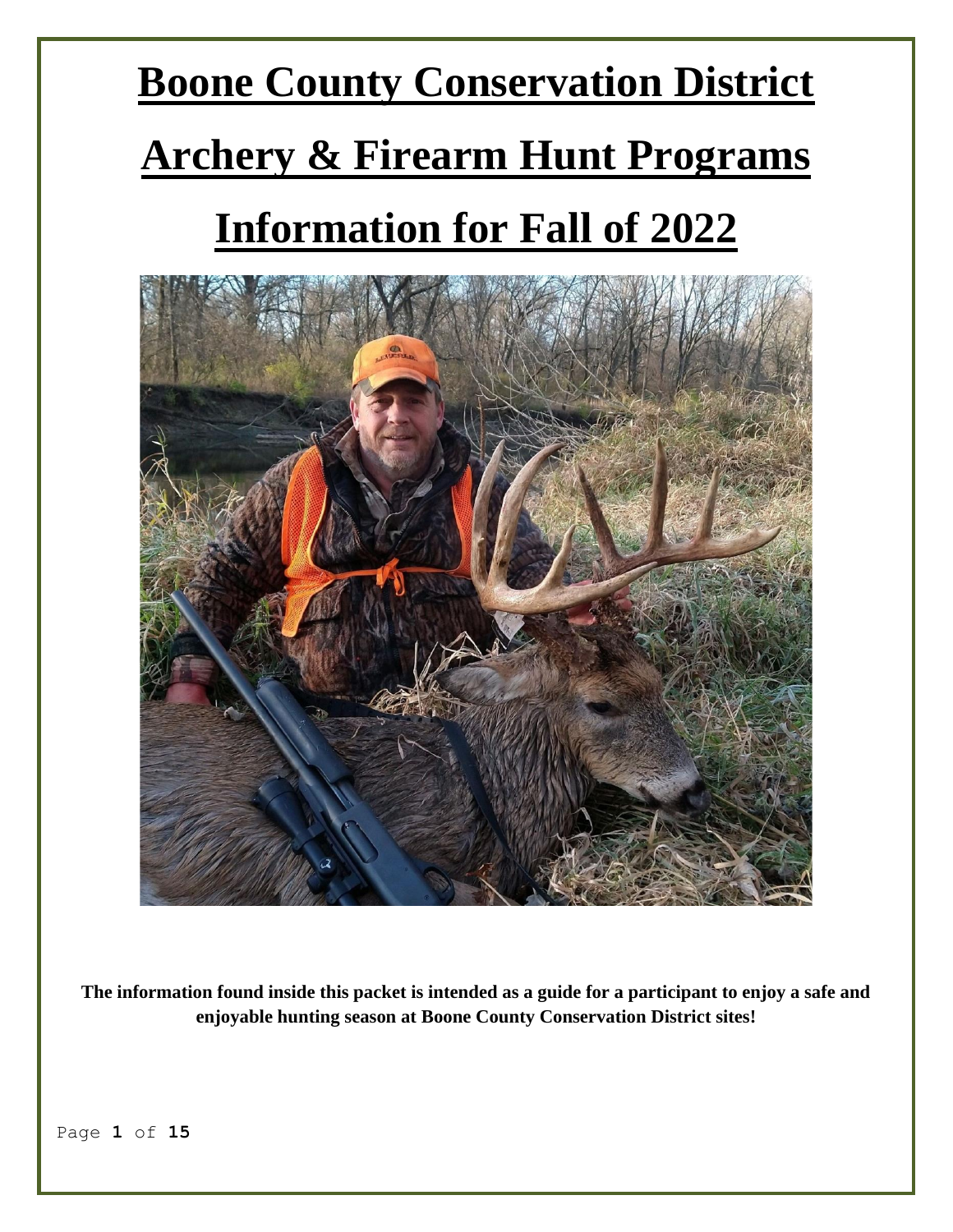## **BCCD Hunt Programs Rules and Regulations**

# **I. GENERAL**

- 1. The Boone County Conservation District reserves the right to immediately revoke a hunter's privileges as well as impose suspension of future hunting privileges if any of the RULES AND REGULATIONS are not followed.
- 2. Hunting hours are one-half hour before sunrise to one-half hour after sunset. No bow and arrow device shall be carried with the arrow in the nocked position, nor shall any firearm be loaded during hours when deer hunting is unlawful.
- 3. No participant shall hunt without a Boone County Conservation District permit which shall be issued on an annual basis.
- 4. To be eligible for a BCCD hunting permit, every applicant must possess a valid Illinois Hunting License, a valid hunter safety certification card, and an appropriate Illinois Deer Archery or Firearm Permit and/or Turkey Permit.
- 5. No participant shall go on private property bordering a conservation area without permission from the adjoining landowner.
- 6. All State and Federal Game Codes must be followed.
- 7. Any participant under 18 years of age must be accompanied by a parent or guardian.
- 8. All participants must clearly display the BCCD Identification Card, supplied by the District on the dashboard of their vehicle and/or when requested by a District employee or Conservation Officer.
- 9. No participant shall be intoxicated, possess, or consume alcoholic beverages or drugs before or while hunting.
- 10. All BCCD hunting participants must use the established parking lots or designated parking area. No parking along county or township roads.
- 11. No use of ATV's or motorized (gas, diesel or electric powered) vehicles or equipment allowed except as permitted by BCCD policy governing mobility devices.
- 12. Each participant must carry a safety whistle to be used in the event of a medical emergency and is exclusive for that purpose. Each participant hearing a whistle must respond immediately.
- 13. The District reserves the right to suspend hunting at any time in any area for any reason.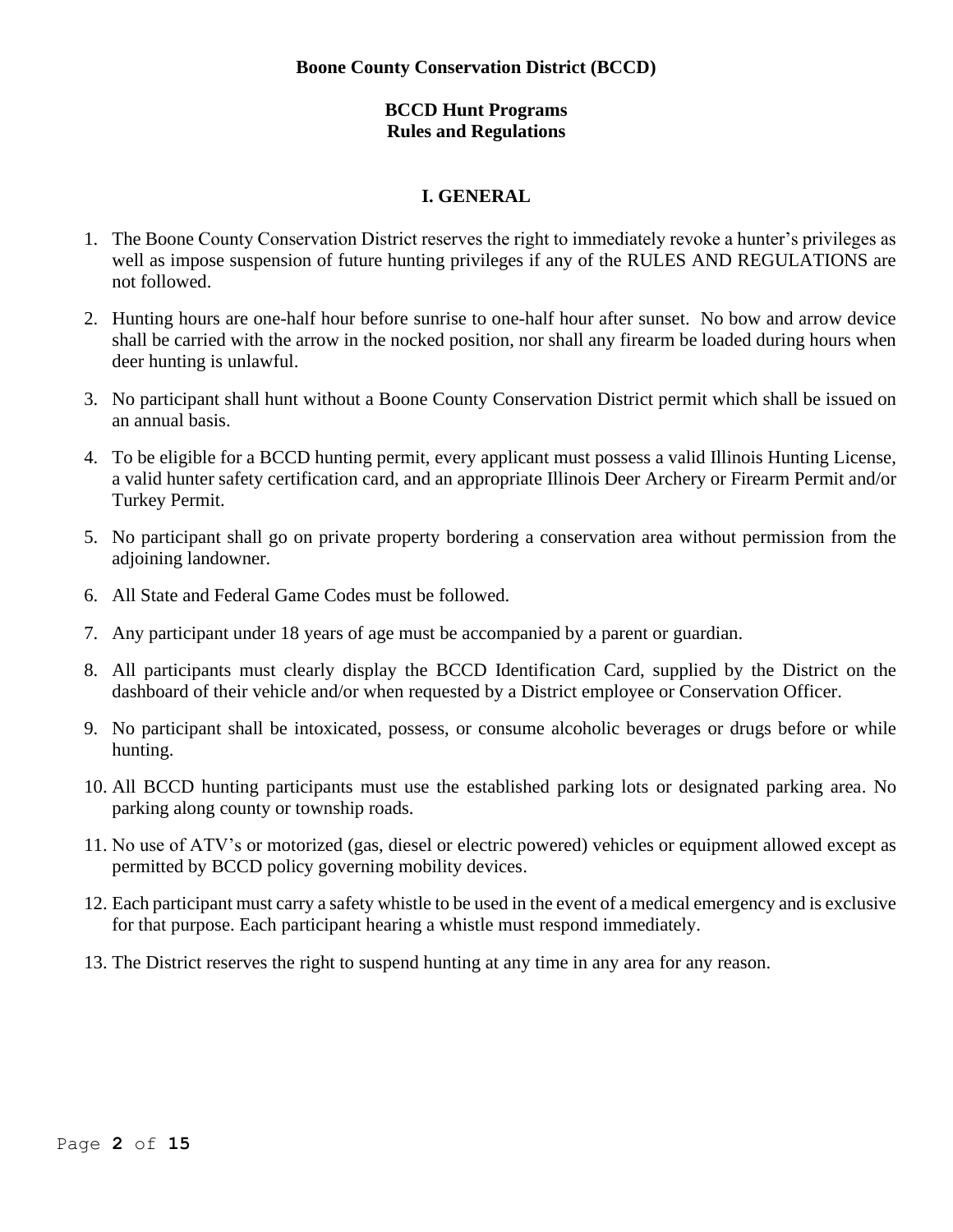# **II. ARCHERY HUNTING**

- 1. The BCCD Archery Hunt Program includes deer and turkey hunting. The Illinois seasons for deer and fall turkey hunting are coincidental. Participants will now be permitted to harvest deer and/or turkey following all State of Illinois rules and regulations as well as all BCCD Hunting Program rules and regulations. Participants will pay one archery hunt program participation fee and will be required to qualify as has been the tradition of the BCCD Archery Hunt Program.
- 2. All Archery Hunters are expected to accommodate firearm hunt program participants need to carry in and set-up stands. Additionally, Firearm hunters are required to set their stands within 50 feet of their designated hunt stand location. Occasionally, these stand locations will be near a stand site selected by an archery hunter. Please recognize that the firearm hunters **must** conform to the stand location they are assigned to. Risk management criteria was used to establish firearm hunt stand locations, so we cannot alter them.
- 3. **BCCD Property Borders, Trails, and Adjacent Inhabited Dwellings:** All hunters must remain at least 75 feet off all gravel or paved roadways. Hunters must be at least 30 yards inside conservation district property boundaries. At Kinnikinnick – All hunters must remain at least 100 feet from any adjoining property, which typically means remaining on the interior side the equestrian trail.
	- a. **Hunting Near Inhabited Dwellings:** Illinois State Hunting Regulations state: "*You cannot legally* hunt or allow a dog to hunt within 300 yards of an inhabited dwelling without first obtaining permission of the owner or tenant of the dwelling". **Except:** A 100-yard restriction shall apply while trapping, hunting with bow and arrow, or hunting with shotgun using shotshells only, or on licensed game breeding and hunting preserve areas, on federally owned and managed lands, on IDNR-owned, -managed, -leased or -controlled lands."
- 4. **Archery Qualifications:** Archery qualifications are held annually starting on the second Saturday in May (8 a.m. to 2 p.m.); the following Tuesday (8 a.m. to 4:30 p.m.) and Thursday (noon to 7 p.m.). The qualifications are held at the Kishwaukee Valley Conservation Area located at 9416 U.S. Highway 20, Garden Prairie, Illinois. Starting in 2022 each participant will pay a \$10 qualification fee as well as a \$55.00 non-refundable\* deposit, which will be collected at the qualification site. The \$10 fee helps defray the cost of BCCD staff conducting the qualifications and the \$55 deposit will be applied to the annual hunting fee (see fee schedule below). \*If a participant fails to qualify a refund will be issued.
	- a. Participants qualifying with a compound style bow are required to hit 4 out of 5 arrows in a 6" target at 20 yards.
	- b. Participants qualifying with a non-mechanical or recurve bow are required to hit 4 out of 5 arrows in a 6" target at 15 yards.
	- c. Participants qualifying with a cross bow are required to hit 3 out of 4 bolts in a 6" target at 20 yards.
- 5. **Site classifications**: Sites are grouped into 3 different classifications. Each class has a different number of available hunting days.
	- a. Class 1 site (20 hunting days) sites open to hunting on select Friday-Sunday weekends throughout the archery season. Lib C/A, Ipsen Rd. C/A, Newburg Village C/A, and Distillery Road C/A.
	- b. Class 2 site (53 hunting days) sites open to hunting on select Friday-Sunday weekends until November  $15<sup>th</sup>$ . Site open to hunting November  $15<sup>th</sup>$  – January  $16<sup>th</sup>$  except for firearm seasons. Kinnikkinnick Creek C/A, Piscasaw Fen C/A, County Line East C/A, Sewell C/A, Silberhorn C/A, Savanna Oaks C/A, Kishwaukee Valley C/A, Funderburg North C/A, and Funderburg south C/A.
	- c. Class 3 site (86 hunting days) sites open to hunting from October 1<sup>st</sup>-January 16<sup>th</sup> except for firearm seasons. Ballard Farm C/A, Rainbow Gardens C/A, Beaver Bluffs C/A, and Luckey Woods C/A.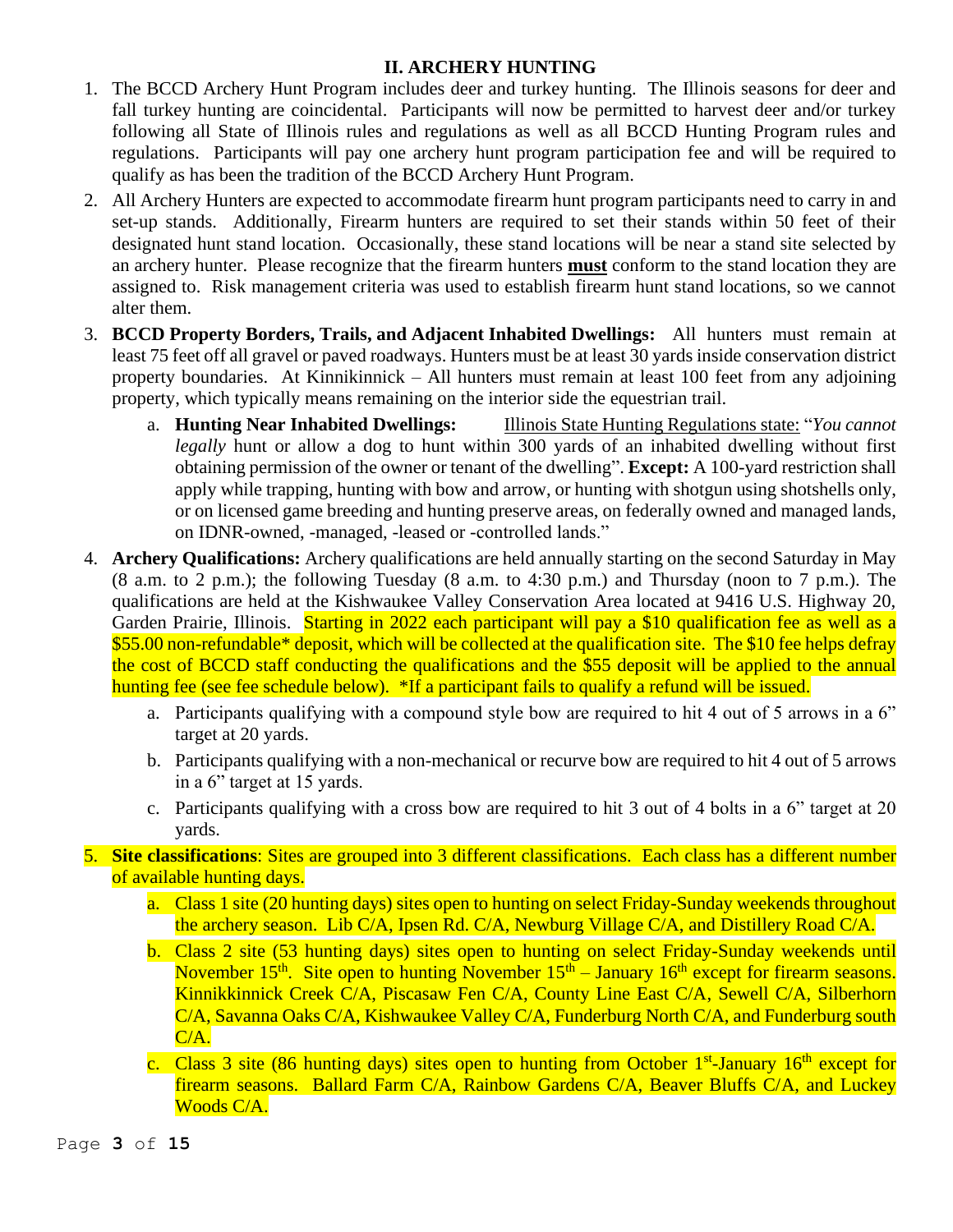6. **Fee Schedule:** Beginning in 2022 there will be an increased fee for all Boone County and non-Boone County residents (excluding youth hunters). *All fees are due by September 1st, 2022.*

| a.               | Class 1 site (21 hunting days) |                                                    |          |                               |  |  |  |  |
|------------------|--------------------------------|----------------------------------------------------|----------|-------------------------------|--|--|--|--|
|                  | 1.                             | <b>Boone County Resident – adult</b>               | $=$      | \$55                          |  |  |  |  |
|                  | ii.                            | <b>Boone County Resident – youth</b>               | $=$      | \$25                          |  |  |  |  |
|                  | iii.                           | Non-resident $-$ adult                             | $=$      | \$80                          |  |  |  |  |
|                  | iv.                            | $Non-resident - youth$                             | $=$      | \$30                          |  |  |  |  |
|                  | $\overline{\mathbf{V}}$ .      | <b>Program Participant Volunteers</b>              | $=$      | <b>Credited fee reduction</b> |  |  |  |  |
|                  |                                | <b>b.</b> Class 2 site $(54 \text{ hunting days})$ |          |                               |  |  |  |  |
|                  | i.                             | <b>Boone County Resident – adult</b>               | $=$      | \$80                          |  |  |  |  |
|                  | ii.                            | <b>Boone County Resident – youth</b>               | $\equiv$ | \$50                          |  |  |  |  |
|                  | iii.                           | $Non-resident - adult$                             | $=$      | \$115                         |  |  |  |  |
|                  | iv.                            | Non-resident – youth                               | $=$      | \$60                          |  |  |  |  |
|                  |                                | v. Program Participant Volunteers                  | $=$      | <b>Credited fee reduction</b> |  |  |  |  |
| $\overline{c}$ . | Class 3 site (87 hunting days) |                                                    |          |                               |  |  |  |  |
|                  | i.                             | <b>Boone County Resident – adult</b>               | $=$      | \$110                         |  |  |  |  |
|                  | ii.                            | <b>Boone County Resident – youth</b>               | $=$      | \$75                          |  |  |  |  |
|                  | iii.                           | Non-resident $-$ adult                             | $=$      | \$165                         |  |  |  |  |
|                  | 1V <sub>1</sub>                | $Non-resident - youth$                             | $\equiv$ | \$90                          |  |  |  |  |
|                  | $\mathbf{V}$ .                 | <b>Program Participant Volunteers</b>              | $\equiv$ | <b>Credited fee reduction</b> |  |  |  |  |

- 7. **Location & Placement of Hunting Stands – or Sticker Day:** Hunters will come to the BCCD Administration Office located at 603 North Appleton Road in Belvidere to select their archery stand locations by placing a sticker on an aerial photograph of their designated hunting area. The process will occur as follows:
	- a. There is no distinction between deer or turkey hunter for hunting stand selection. Everyone follows this process.
	- b. On Saturday, September 10th, 2022, qualified hunters will arrive at their designated time for sticker placement. Each conservation area will have a designated time – for example, hunters drawn to hunt at Kinnikinnick Conservation Area will have between 11:00 a.m. and 11:45 a.m. to enter the building and place their stickers on the aerial photograph to designate their hunting stand location.
	- c. The order by which hunters will place their stickers will no longer be based on a first come basis. The order will be determined by the order each hunter or hunting group is drawn when the lottery for site selection is done. However, this method will require hunters to be at the office at the beginning of their time slot to place their stickers as everyone in attendance will be arranged in the order that they were drawn during the site selection lottery.
	- d. If a hunter or hunting group is not able to arrive at the beginning of the time slot for their designated hunting area that hunter or hunting group will have the following options:
		- i. Arrival during their site's time slot, but after the initial start time may join the waiting line at their original placement or move ahead of the remaining individuals in line if they were drawn for an earlier selection number than those remaining in the line.
		- ii. Arrival after their designated time slot If a hunter or group representative arrives after the designated time-period for placing stickers at their designated hunting area; that person(s)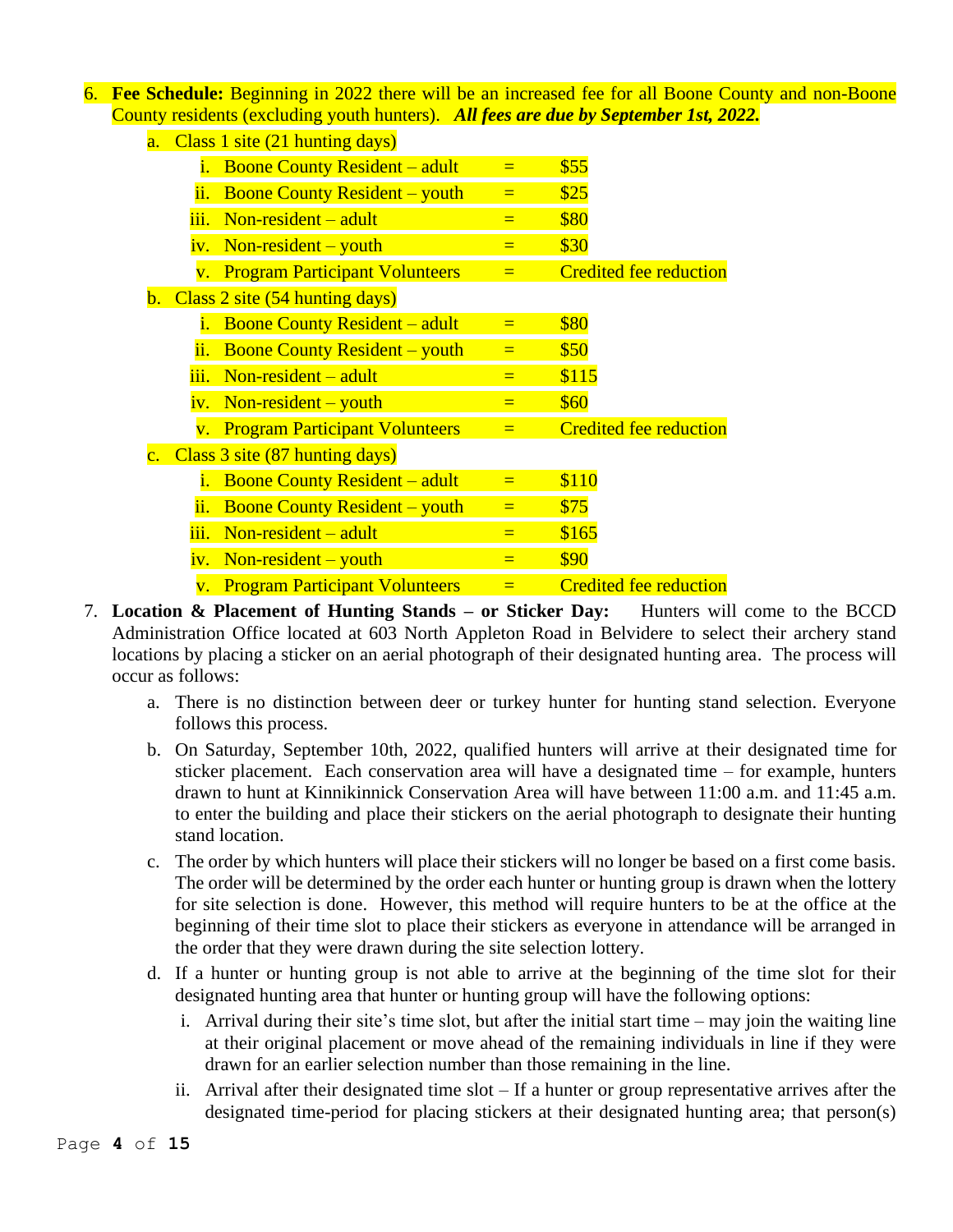will be permitted to walk-in and place their sticker or group's stickers on the site map.

- iii. Is not able to participate on September  $11<sup>th</sup>$ . Participants will be allowed to place stickers to designate their hunting stand location during regular business hours of the  $BCCD - or$ , if needed, arrange an appointment with a BCCD staff person to complete this task prior to hunting.
- e. When it is your turn to enter the building, you will be provided with 1 to 4 stickers to mark your stand location, and if needed, the stand locations for other members of your designated hunting group. No one is permitted to place a sticker on a hunting map for someone who is not a member of their own hunting group.
- f. Hunters will write their hunting permit number on the sticker(s) and place them on the conservation area aerial photo map that corresponds with you and/or your hunting group's designated hunting area.
- g. After you have placed your sticker(s) on the map of your designated hunting area we ask that you leave the building to keep the process moving.
- h. The official hunting stand maps will be kept at the administration office throughout the archery hunt season.
- i. Hunters may relocate their chosen stand site but must do so by coming into the office and making the change with BCCD staff assistance during regular business hours.
- j. If necessary, it may be possible to request an appointment (with sufficient advanced notice) to meet a staff person and make a stand location change outside normal business hours.

#### k. **Schedule for September 10 th, 2022 to place stickers and identify your hunting stand location:**

| i. Beaver Bluffs Conservation Area:    | 8:30 a.m. to 8:45 a.m.     |
|----------------------------------------|----------------------------|
| ii. Distillery Road Conservation Area: | 9:00 a.m. to 9:40 a.m.     |
| iii. Ipesn Road & Newburg Village:     | 9:45 a.m. to $10:00$ a.m.  |
| iv. Rainbow Gardens:                   | 10:00 to 10:45 a.m.        |
| v. Kinnikinnick Creek Cons. Area:      | 11:00 to 11:45 a.m.        |
| vi. Lib Conservation Area:             | Noon to $12:30$ p.m.       |
| vii. Piscasaw Fen Cons. Area:          | 12:30 p.m. to 1:00 p.m.    |
| viii. Ballard Farm Cons. Area:         | 1:00 p.m. to 1:20 p.m.     |
| ix. Kishwaukee Valley Cons. Area:      | 1:30 p.m. to $2:00$ p.m.   |
| x. East County Line Cons. Area:        | $2:00$ p.m. to $2:15$ p.m. |
| xi. Funderburg Cons. Area North:       | $2:15$ p.m. to $2:30$ p.m. |
| xii. Sewell Cons. Area:                | $2:30$ p.m. to $2:45$ p.m. |
| xiii. Funderburg Cons. Area South:     | 2:45 p.m. to $3:00$ p.m.   |
|                                        |                            |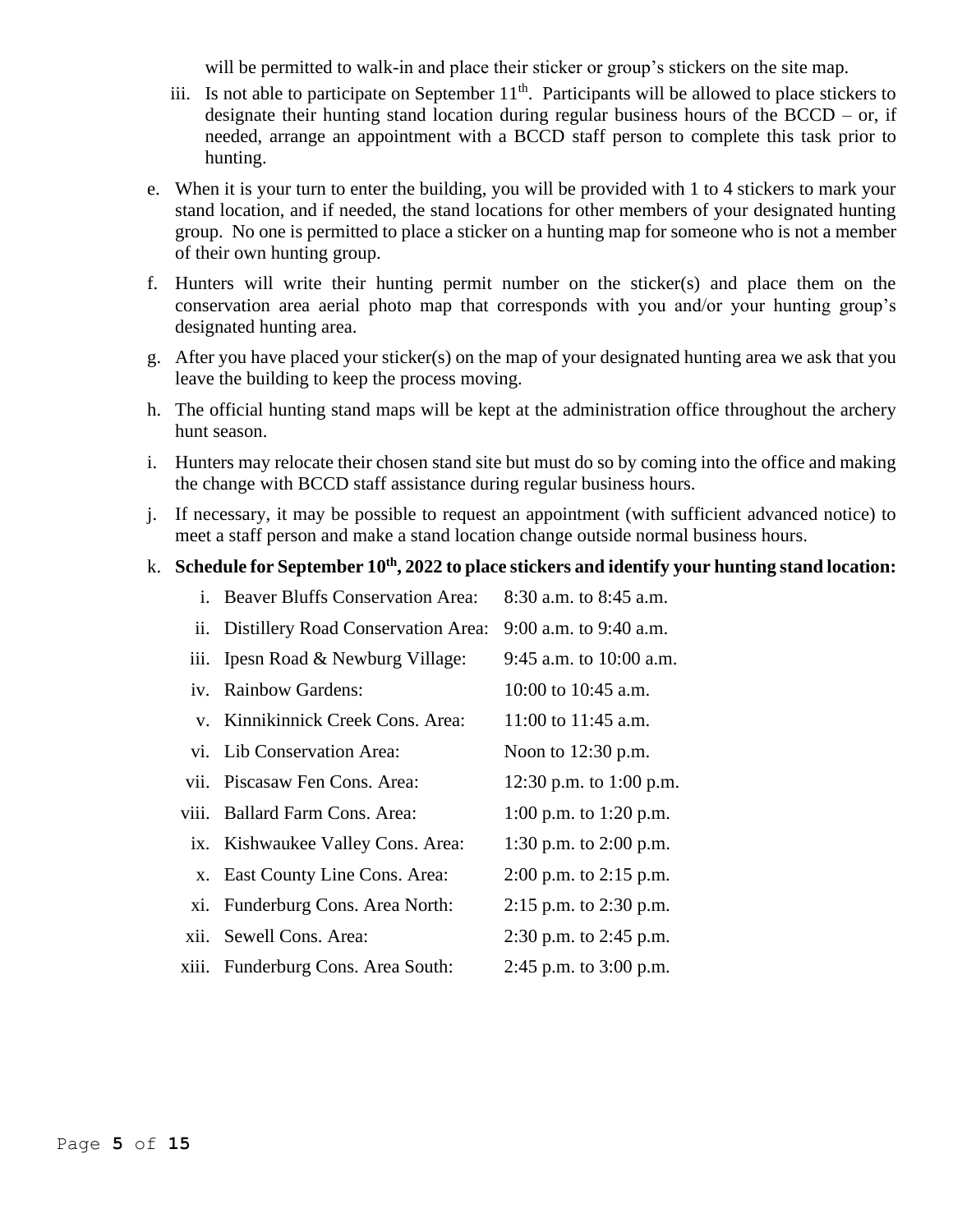### 8. **Hunting Stands:**

- a. All archery program participants are allowed to set-up one (1) hunting stand.
- b. Procedures for moving a stand to another location:
	- i. Prior to physically moving the stand a hunter shall.
		- 1. Confirm the proposed stand location will not interfere with other hunter(s) by checking the current map of stand locations (stickers on aerial photo) with BCCD staff assistance.
		- 2. Once approved by BCCD staff, the hunting stand can be moved.
- c. **Sharing Hunting Stands:** Members of a hunting group may permit other members of their hunting group to hunt from their individual hunting stand. Groups may select to do this by checking the box on their hunting qualification paperwork indicting "I allow members of this hunting group to hunt from my stand." Doing this will acknowledge the permission with all members of the hunting
- 9. No nails or spikes are to be driven into any trees. (No boot-type tree climbing aids are allowed.) Permanent tree stands are not allowed.
- 10. All tree stands shall display an ID tag issued by the BCCD. The tag must be visible to read from the ground. Any tree stands or ground blinds not displaying a valid BCCD issued ID tag will be in violation and removed.
- 11. All participants must use a safety harness specifically intended for use with elevated hunting stands.
- 12. Deer or turkey harvested on District property must be properly tagged before field dressing or being moved.
- 13. Harvested deer or turkey **must be reported to the BCCD** by the hunter who harvested the animal. The following information is required: 1) sex of the deer/turkey; 2) date  $&$  time deer/turkey was harvested; 3) conservation area where deer/turkey was harvested. Hunters may e-mail this information to the BCCD at: [dkane@bccdil.org.](mailto:dkane@bccdil.org)
- 14. All harvested deer **must be tested by the Illinois Department of Natural Resources (IDNR) for Chronic Wasting Disease** provided the IDNR conducts the testing at no cost to BCCD Hunt Program participants.
- 15. Any participant wishing to track a wounded deer or turkey in an adjoining conservation area that is part of the BCCD archery hunt program is allowed to search for the animal.
- 16. Any participant wishing to track a wounded deer or turkey outside the approved conservation area must obtain permission from the private property owners.
- 17. No field dressing of deer or turkey on hiking trails, along roadways, or in parking lot. Do not cover entrails with leaves, grass, etc.
- 18. No participant may possess firearms while on District property and participating in the BCCD archery hunt program – except as permitted by state and/or federal law.
- 19. No cutting of vegetation which has a stem diameter of larger than two inches. At Kinnikinnick, only minimal trimming of vegetation is permitted or allowed.

Page **6** of **15** 20. **Use of plastic flagging, spray paint or other non-removable methods to mark trails is strictly**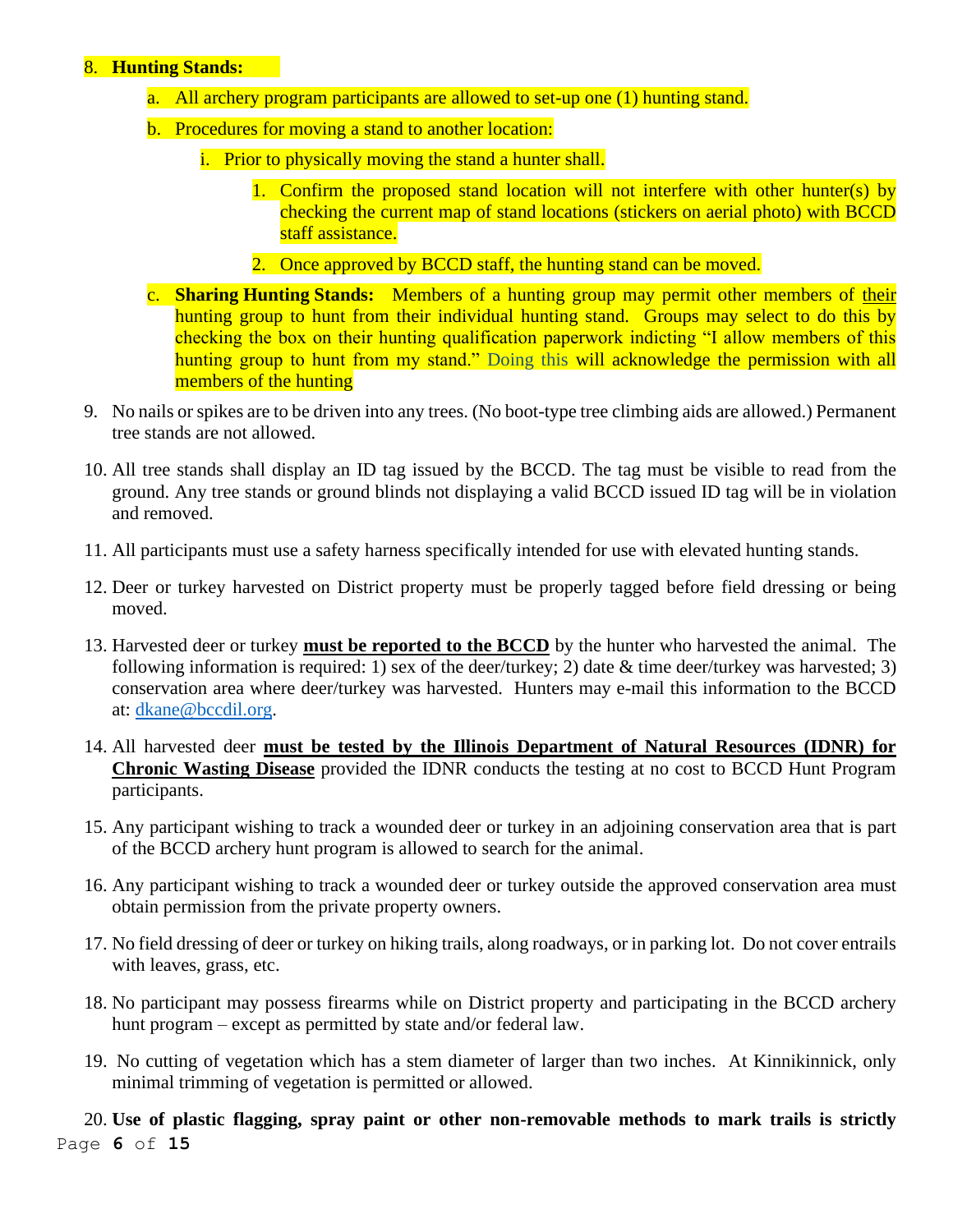### **prohibited. All removable trail markers shall be removed by the same date that stands must be removed.**

# *Special Information for Kinnikinnick Archery Hunters*

In addition to the rules and regulations listed on the Hunting Rules sheet, the District and the Illinois Nature Preserves Commission require the following provisions be followed at the **Kinnikinnick Creek Conservation Area**:

- 1. Minimal trimming is allowed for the deer stand. A portion of Kinnikinnick Creek Conservation Area is also an Illinois Nature Preserve Area, which is subject to strict rules and regulations of the state with respect to damage to trees, shrubs or other vegetation. Do your best to only trim small (finger-sized) twigs and branches.
- 2. Hunters must remain at least **100 feet inside the property line** from any Kinnikinnick Creek Conservation Area boundary with an adjoining private property. In most circumstances this means hunting on the interior side of the horse trail, which follows the perimeter of the entire conservation area.
- 3. Note: To enter the service entrance off Harnish Road, you must park in the designated (mowed) parking area; vehicles are **not permitted** beyond the mowed parking area.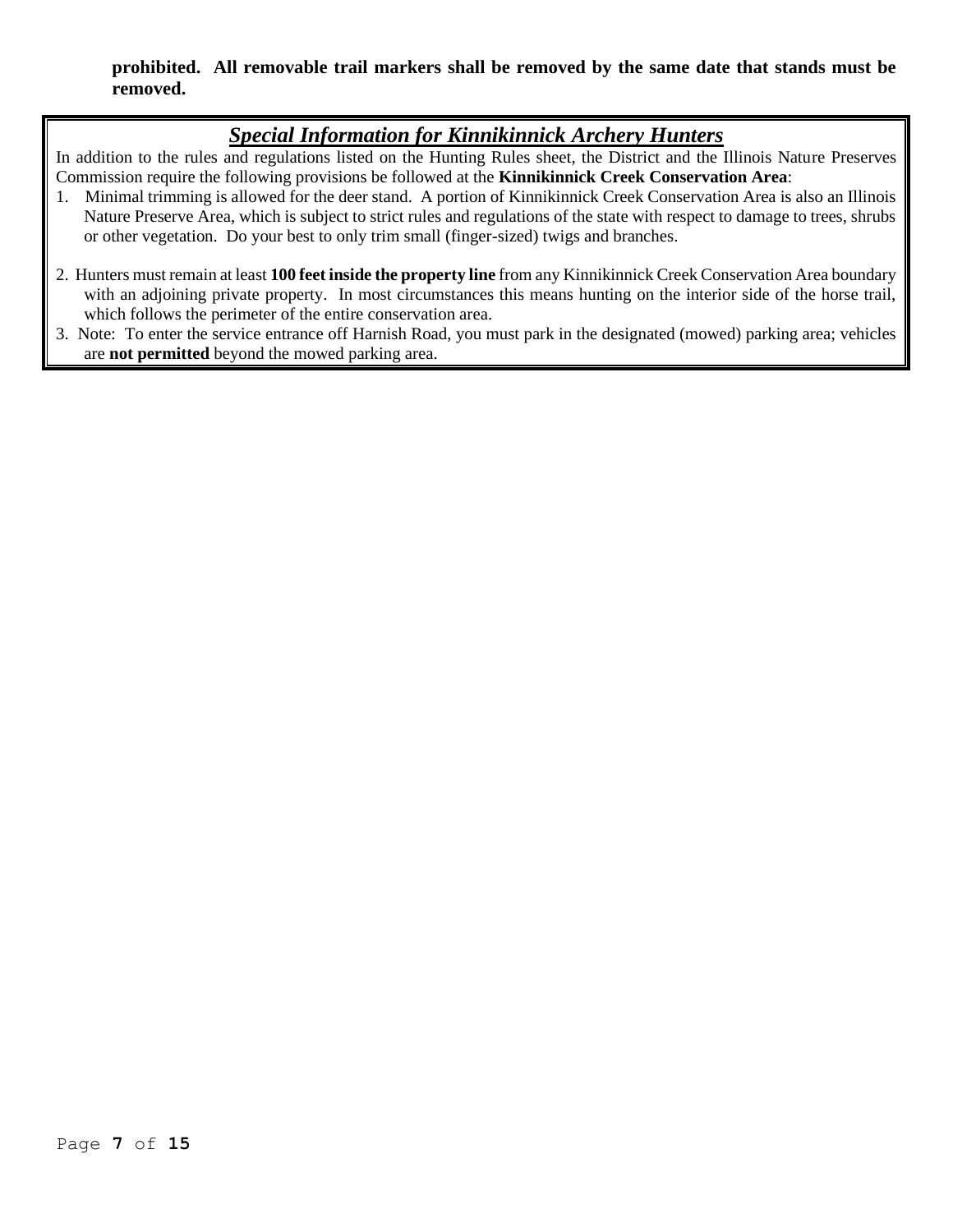# **III. Firearm Hunting**

1. **Hunting Program Participants:** Selection of participants for the firearm deer hunt will be conducted via a lottery system. Interested participants can enter the drawing by completing an entry form. Limit of one entry per person. There is no cost to enter the drawing.

- **a. (***Note: all entry forms must be filled in with the required information to be eligible for the lottery drawing. Incomplete forms will not be accepted.)*
- b. Each entry forms can be completed online from the BCCD website; completed in person at the BCCD office located at 603 North Appleton Road in Belvidere, Illinois; or completed at home and submitted by certified return receipt mail. Entries completed online will receive a verification email to confirm it was received, **all other forms of submittal will not include a verification of entry**. All entry forms must be received before 3:00 p.m. on Monday, July 25th, 2022 to be eligible for the lottery drawing held on Friday, July 29th, 2022 between 11:00 a.m. and 1:00 p.m.
- c. The following is required information on the entry form:
	- i. Name, Address, Phone Number (cell phone preferred), e-mail address
	- ii. Hunter Safety Certificate Number (must show card to a BCCD staff member or include your date of birth so the District can verify the hunter safety certificate, to be eligible to enter the lottery drawing)
	- iii. Youth with accompanying adult: Youth may hunt with an accompanying adult but will be required to hunt from the same stand location. Both the adult and the youth must show a hunter safety card. The entry form will have a box to check designating the intent to hunt with a youth. Applicants must provide all the relevant information for the youth hunter on the entry form. Youth hunters must provide a signed statement allowing program participation by their legal parent or guardian. Youth hunters must successfully qualify to participate in this hunting program.
	- iv. Hunters with disabilities may hunt with an able-bodied partner, provided they both hunt from the same stand location. Hunters requesting this accommodation shall provide proof of P2A designation. All hunters must be able to hunt from an elevated stand that may be located up to ½ mile from designated parking area and accessed by walking on rough, uneven terrain.
	- v. Applicants may designate or rank their preference for each of four general locations. These locations include:
		- 1. Kinnikinnick Creek Conservation Area
		- 2. Piscasaw Fen and Funderburg (North) Conservation Areas
		- 3. Kishwaukee Valley Conservation Areas (Kishwaukee Valley; Hazelwood site; Rainbow Gardens)
		- 4. Kishwaukee Bottoms Conservation Areas (Ipsen Road; Ballard Farm; Distillery Road; Beaver Bluffs; LIB Conservation Areas)
	- vi. Applicants may choose to indicate their willingness to be a standby hunter on the ticket. Standby hunters will be allowed to hunt if, and/or when, a hunter drawn to hunt a specific stand location cannot do so and provides sufficient notice to allow a standby hunter to take their place. Standby hunters will be contacted to fill vacancies based on the order of being drawn in the lottery.

# 2. **The lottery will be conducted in the following way**: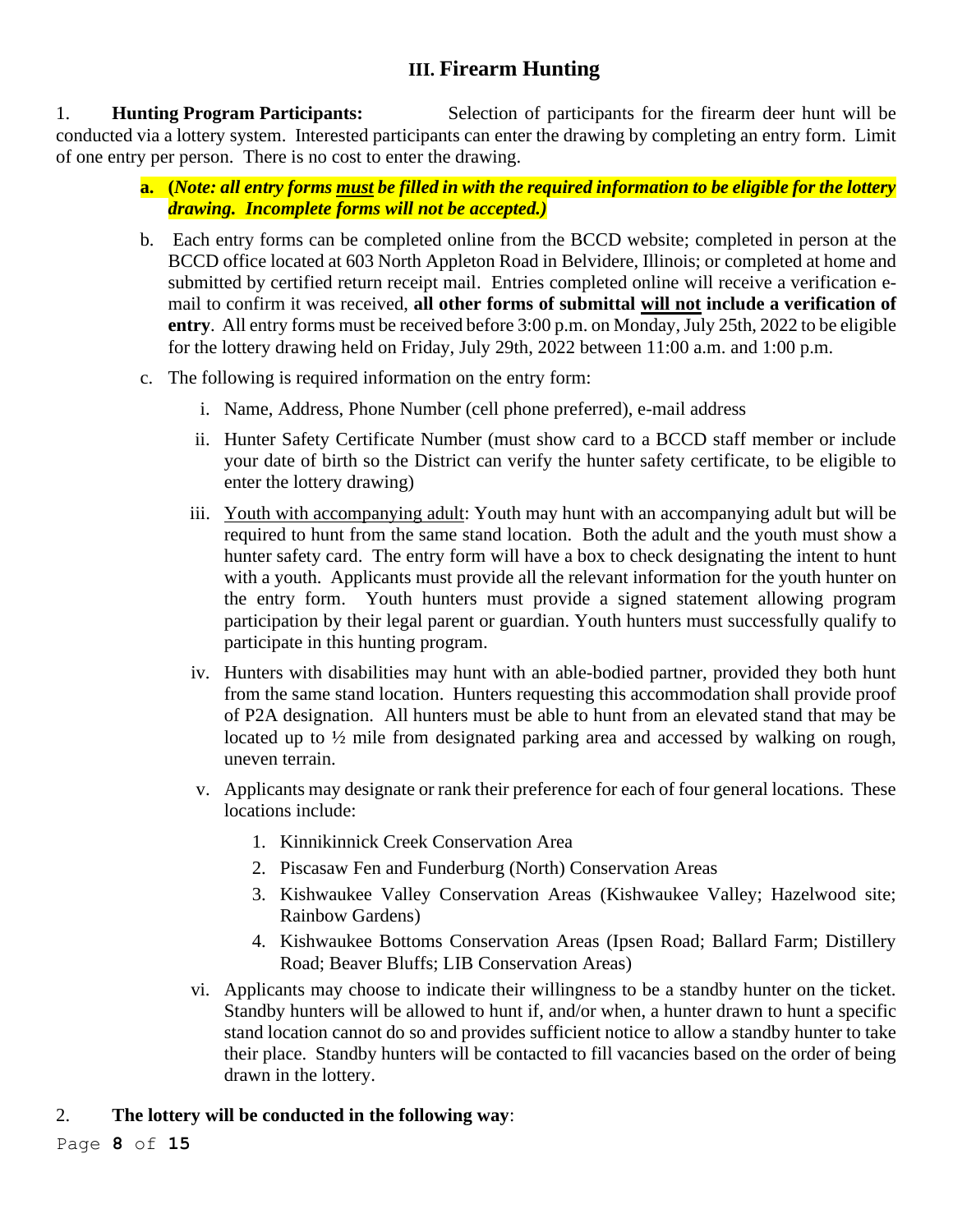- a. A drawing for all hunts will pull tickets randomly from a container. The lottery drawing will be video recorded. There is no cost to participate in the lottery.
- b. Applicants do not need to attend the lottery drawing. Persons drawn to participate in the hunt will be contacted by phone and/or e-mail following the drawing.
- c. Each ticket drawn will be reviewed to see if the applicant has indicated a ranking or preference for one or all four general BCCD locations where stands for the firearm hunt have been designated. If the applicant has selected or ranked a preference, the applicant will be placed at the lowest numbered stand site (there are a total of 59 stand locations) available according to the preference indicated on the ticket. If, the first ranked location of preference is already full, the applicant will be placed at the lowest numbered stand site at a lower ranked preference location still available. If no preference is selected on the lottery entrance form, the applicant will be placed at the next lowest numbered stand site available.
- d. **Standby Hunters**: Depending on the number of entries, the District will/may draw an extra 5 to 10 tickets to serve as standby hunters. Anyone not wanting to be considered for standby hunting opportunities must provide notice of this at the time the lottery entry tickets are completed. Standby hunters will be assigned hunting opportunity based on the order they were drawn in the lottery. Standby hunters will be required to qualify and may be provided an opportunity to hunt if:
	- i. A drawn participant fails to qualify
	- ii. A drawn participant notifies the district that they will be unable to hunt and there is sufficient time to permit a standby hunter to set-up their hunting stand without causing a disruption to other hunters.

3. **Qualification Requirements**: Persons drawn to participate in the firearm hunt shall first successfully complete the qualification process to participate. The qualification consists of demonstrating the ability to hit the kill zone of a deer (a six-inch target or target designated at qualification event) at 50-yards; shoot from an elevated stand; and place three out of four consecutive shots within the qualification target. Participants will be provided two attempts to successfully complete the qualification. A person who is unsuccessful in a first attempt may be directed to return to the back of the line and wait until other scheduled applicants have finished before they are given their second attempt. The range master will have the authority to disqualify any individual who, in their judgment, becomes problematic or unsafe in this process. The BCCD Firearm Program allows the use of any firearm that meets the legal criteria of state and federal hunting laws. Successfully qualified individuals are required to hunt with the firearm that was used to qualify for the BCCD firearm hunt program.

- a. Qualification Dates for 2022:
	- i. Saturday, August  $27<sup>th</sup>$  from 8:00 a.m. to 3:00 p.m.
	- ii. Sunday, August 28th from 8:00 a.m. to 3:00 p.m.
	- iii. Wednesday, August 31st, from 3:00 p.m. to 7:00 p.m.
	- iv. Thursday, September 1st, from 3:00 p.m. to 7:00 p.m.
	- v. Tuesday, September 6th, from 3:00 p.m. to 7:00 p.m.
	- vi. Inclement Weather/ Re-Scheduling Date: Thursday, September 8th from 3:00 p.m. to 7:00 p.m.

Note: Depending on the number of participants, we may expand the number of qualification dates/times.

Page **9** of **15** 4. **Mandatory Orientation and Safety Meeting**: All hunters are required to review the rules, hunting stand location maps for the conservation area they were drawn to hunt at, and all safety requirements as a prerequisite to participating in the BCCD firearm hunting program. This activity may occur concurrently with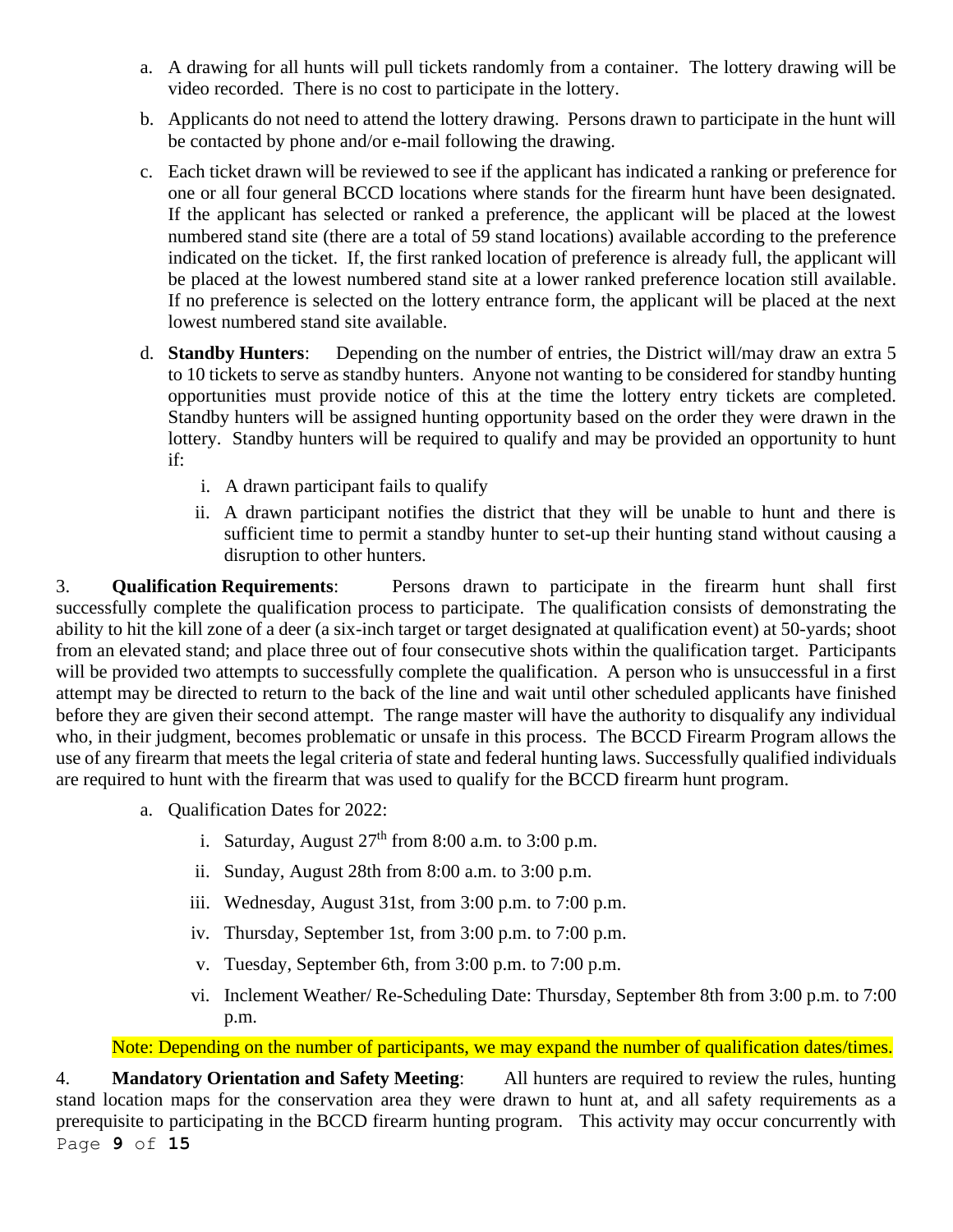the hunter qualification process; or it may occur as the result of a BCCD organized group meeting; and/or as an individual assessment confirmed by an authorized signature verification.

5. **Firearm Hunts**: The BCCD firearm hunting program will consist of three firearm hunts. For the fall/winter 2022 hunting period the following hunting dates are part of this year's firearm deer hunt program:

- a. The first firearm hunt (November  $18<sup>th</sup> 20th$ , 2022)
- b. The second firearm hunt (December  $1st December 4<sup>th</sup>, 2022$ )
- c. The first CWD firearm hunt (December  $29<sup>th</sup>$ ,  $2022 January 1st$ ,  $2023$ )

# 6. **Hunting Criteria - Stands & Set-up Information**:

- a. Hunters will be required to carry their unloaded firearm to and from the parking area to their stand location in a case.
- b. Persons participating in the BCCD firearm deer hunt program will be required to hunt from an elevated stand.
- c. Persons requiring an accommodation to participate in this program can request the assistance of an able body hunter. This accommodation is designated on the lottery ticket. The BCCD will not provide any stands or equipment; hunters must provide all of their own hunting equipment and/or gear.
- d. Hunters must set-up their own stands. All participants must use a safety harness while in a stand.
- e. Hunters shall not clear shooting lanes or otherwise alter the area they are hunting.
- f. Hunters shall not permanently mark trails or clear pathways to the stand location they are hunting. Hunters may use biodegradable flagging (provided at hunter safety meeting) or removable, reflective clips. All markers shall be removed by the date that stands must be removed. There may be a penalty of \$50 imposed if markers are not removed or are not in conformity with these rules.
- g. Hunters must set-up their elevated stand within a fifty (50) foot radius of the stand location marker. Hunters can locate their stand position by using the GPS coordinates provided for that stand. Some locations may require the use of a tripod or other self-supporting stand as there may not be any trees near the stand marker.
- h. No field dressing of deer on hiking trails, along roadways, or in parking lot. Do not cover entrails with leaves, grass, etc.

### i. **Safety Information & Reminders:**

- i. Hunter and public safety shall be every participant's first priority.
- ii. Be sure of your target; be sure you know what is behind your target before taking a shot.
- iii. Do not shoot at running deer.
- iv. All hunters should carry a cell phone if they have one.
- v. Hunters must be attentive People may unexpectedly appear on public conservation land, be polite and ask them to leave. Call the police or sheriff's department if the person or group refuses to leave. Provide your stand number and name of the conservation area you are hunting.

### **vi. Emergency – Dial 911**

vii. Non-emergency police contact number: (815) 544-2144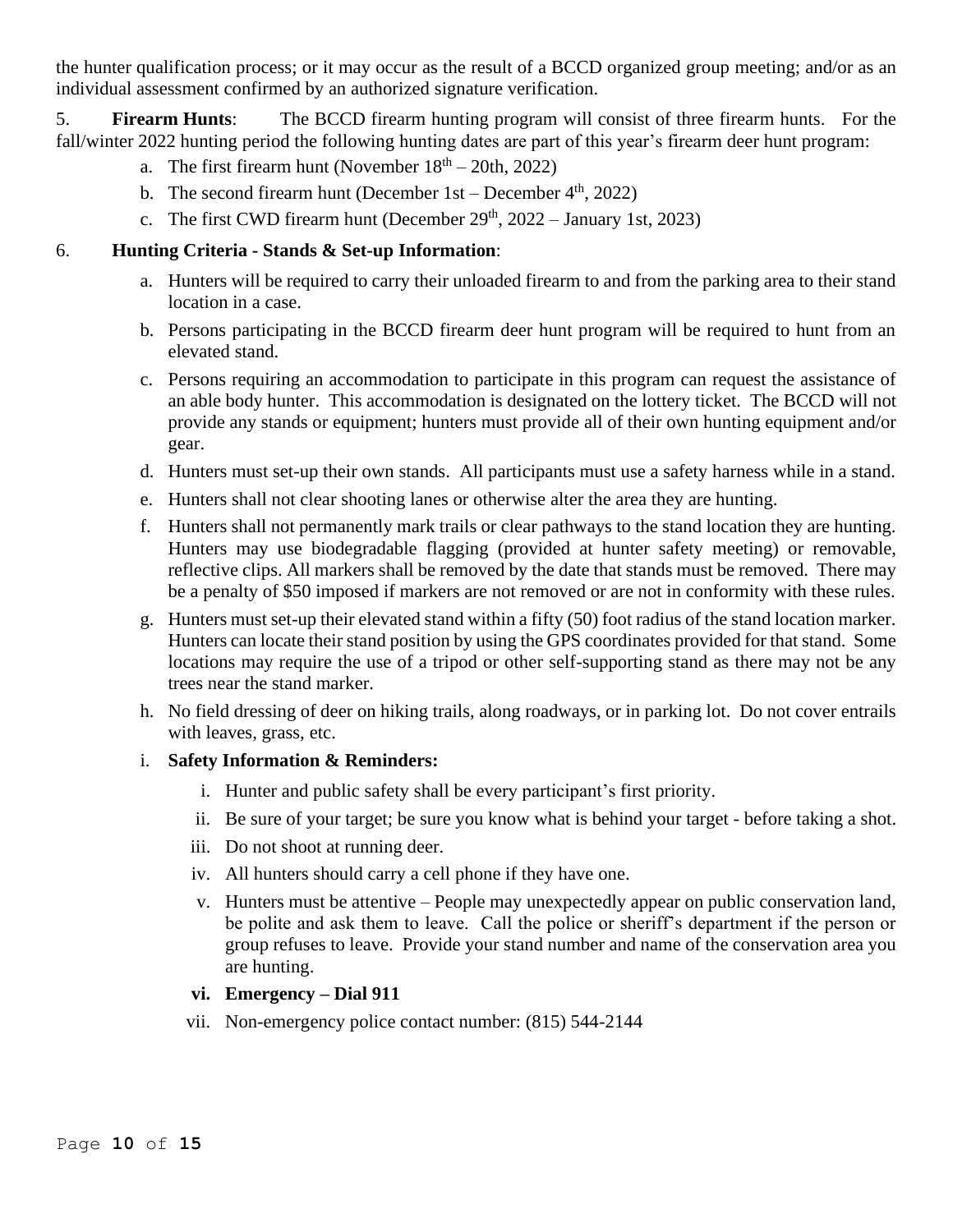# j. **Stands may be set-up on the following dates for the 2022 firearm hunt program**:

- i. First Hunt: Sunday, Nov.  $13<sup>th</sup>$  through Thursday, Nov.  $17<sup>th</sup>$ , 2022
- ii. Second Hunt: Sunday, Nov. 27th through Wednesday, Nov. 30th, 2022
- iii. CWD Hunt: Sunday, Dec. 25th through Wednesday, Dec. 28<sup>th</sup>, 2022

# **iv. Please note: Be considerate of Archery Hunters when scouting your stand site or setting up your stand!! Do your best to avoid and minimize hunter conflicts!**

k. **Stand Removal**: Stands shall be removed within two days of:

- i. The conclusion of the 2022 BCCD firearm hunt program, or
- ii. The last day of a hunt that a hunter elects to no longer continue hunting.

7. **Reporting Harvested Deer**: **Hunters that harvest a deer shall report their harvest to the BCCD** at the time of their daily check-out phone call. Any hunter that fails to notify the BCCD via the daily check-out process will lose all future hunting privileges. **Successful hunters will also be required to check harvested deer as per the IDNR requirements (check stations) for that season**.

8. **Tracking Deer**: **Hunters shall not be allowed to carry a firearm while tracking deer**. Deer may not be dispatched using a firearm unless the shooter is in their elevated stand. Hunters may not track deer beyond 100 yards or outside of a clear view of their stand - except between 9:30 AM and 2:30 PM (Mid-Day Period), and after the end of hunting for the day. Any participant wishing to track a wounded deer outside the conservation area must obtain permission from the private property owners.

9. **Harvest Disputes**: The last person to shoot a deer, regardless if it was previously wounded; shall be the person determined to tag that deer. **Any** disagreement between hunters shall be resolved by a single coin toss.

10. **CWD Testing**: Hunters that harvest a deer **shall submit their deer for Chronic Wasting Disease (CWD) testing provided by the Illinois Department of Natural Resources**. This is a free service provided by the Illinois Department of Natural Resources (IDNR) to BCCD hunters. Any hunter that fails to submit their deer for CWD testing will lose all future hunting privileges.

11. **Firearm Stand Locations**: A total of 59 stand sites have been established. The BCCD sites that were determined to have stand locations which meet or exceed all setback criteria specified in the Illinois regulations for deer hunting are listed in the table at the end of this document. Stand sites are depicted on a Boone County map and are shown as a red dot with a stand number. Each stand site is also shown with a 150-yard radius (black circle drawn around the red dot marking the stand site). The circle is drawn to depict a minimum distance of separation between stands. The district may or may not utilize all stand locations during any given firearm hunt.

# 12. **Hunting Time Criteria**:

- a. **Daily Check-in Process:** Hunters must check in with the volunteer or staff person by phone or text, each morning of their hunt between 4:00 a.m. and 5:00 a.m. Hunters must arrive at their designated parking area by 5:30 a.m. each morning.
- b. **Movement Restrictions**: (*Emergency Situations Exempted*)
	- i. **5:30 a.m. and 9:30 a.m. - Morning Period**: Hunters must remain in their stands to prevent hunter disturbance, no entry or departing your hunt stand is allowed. Hunters must stay at their designated stand location even if you harvest a deer.
	- ii. **9:30 a.m. to 2:30 p.m. – Mid-Day Period:** Hunters may depart and return to their hunting stand location. No entry is allowed after 2:30 p.m.
	- iii. **2:30 p.m. to End of Day Afternoon Period:** Hunters must stay at their designated hunt stand location until <sup>1</sup>/<sub>2</sub> hour after sunset, even if you harvest a deer. Hunters may move

Page **11** of **15**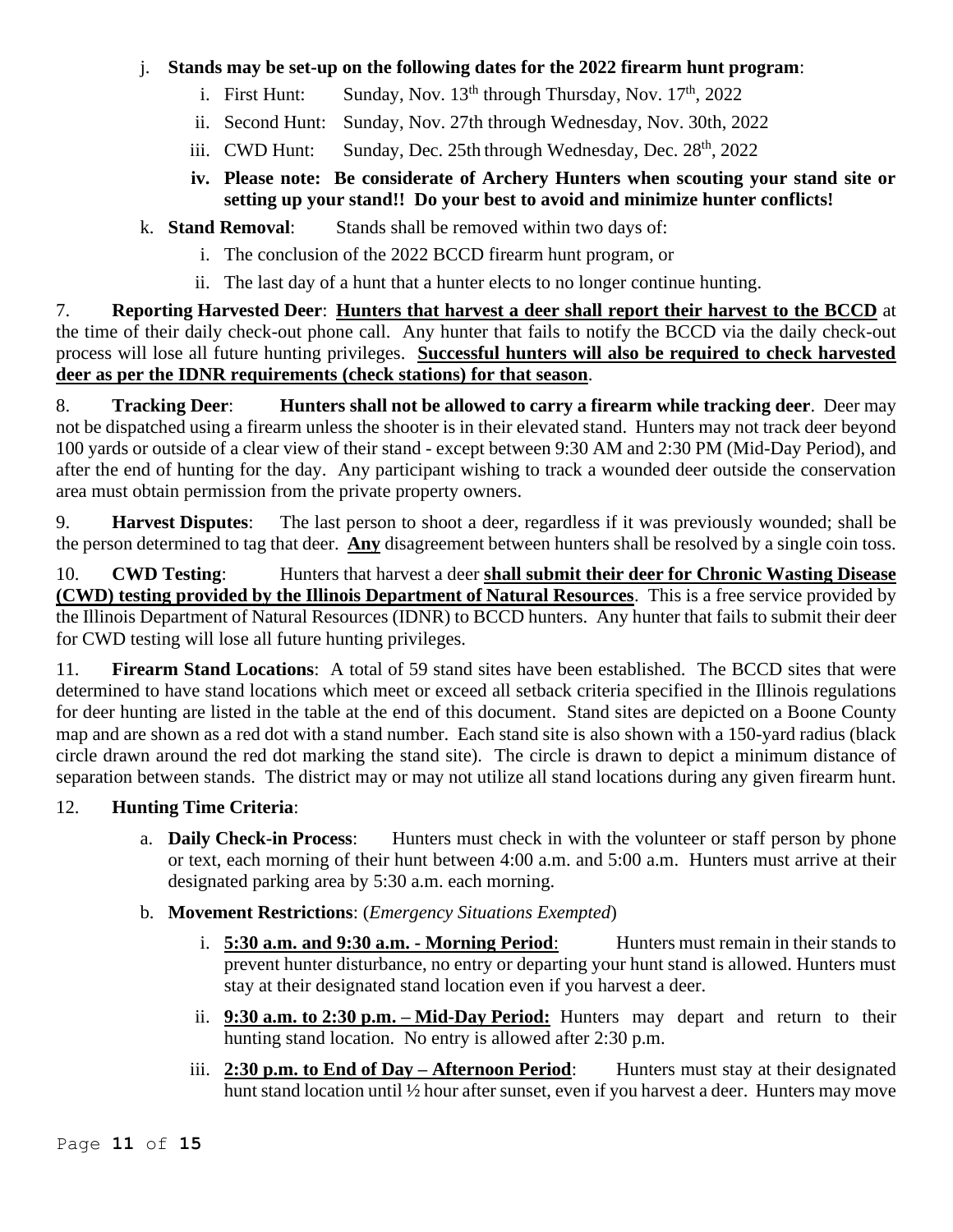from their stand to look for a deer that has been shot but must remain within 100 yards and clear view of their stand.

- iv. **Tracking & Recovering Deer**: *See Section 8,* **Tracking Deer**
- c. **Daily Check-out Process**: **Hunters shall call or text to check out from their deer stand and report harvest information between 6 p.m. and 8 p.m. at the end of each hunting day.** The call or text should be made during this time period, regardless of the time the hunter left the stand for the day, because this is the only time that the volunteer staffing the phone will be available to take the daily check-out calls. A cell phone number will be provided to all hunters once the volunteer(s) who will be taking the check-out calls is established for each hunting season. When checking out you should provide: the number of hours you hunted that day and report any deer you harvested.

# 13. **Fees**:

a. Persons who are drawn by lottery to participate in the firearm deer hunt and have satisfied the qualification requirements will pay a fee to participate in the hunt. The following fee structure applies:

| <i>i.</i> Boone County Resident – adult | \$55                          |
|-----------------------------------------|-------------------------------|
| ii. Boone County Resident – youth       | \$25                          |
| iii. Non-resident – adult               | 880                           |
| $iv.$ Non-resident – youth              | \$35                          |
| v. Program Participant Volunteers       | <b>Credited fee reduction</b> |

- b. All participants will be required to pay a small fee to cover the qualification expenses.
- 14. **Program Participant Volunteers**: Participants who volunteer to help run the firearm hunt will be credited \$10 per hour toward the reduction or reimbursement of the hunting fee. Volunteers may contribute as much time as they would like - however the fee reduction may equal but never exceed, the value of the individual's participation fee for the hunt program.
	- a. Program Participant Volunteers can help with any volunteer program of the BCCD. However, there may be volunteer options specific to the hunting program – such as:
		- i. Daily check-in and check-out of hunters
		- ii. Pre-hunt set-up / stand evaluations / shooting lane assessments
		- iii. Help implement the mandatory orientation and safety meeting
		- iv. Coordination of standby hunters
	- b. All Program Participant Volunteers must log their volunteer time with the BCCD Program Support Coordinator, Mark Freedland, to receive program fee reduction credits.
- 15. **Gates**: Many BCCD sites have gates at the entrance. During the hunt season these gates will be closed and locked. Hunters will be provided a code to unlock the gate and enter the site. Hunters will close and lock the gate when entering and leaving the site.
- **16. Snow Removal**: The BCCD **will not** be plowing snow or maintaining any facilities at sites closed for the winter season (Between November  $15<sup>th</sup>$  and April  $1<sup>st</sup>$ ).

**Any participant who violates any of these Rules and Regulations will have their permit revoked. The District reserves the right not to issue a permit to any person, for hunting is a privilege, not a right.**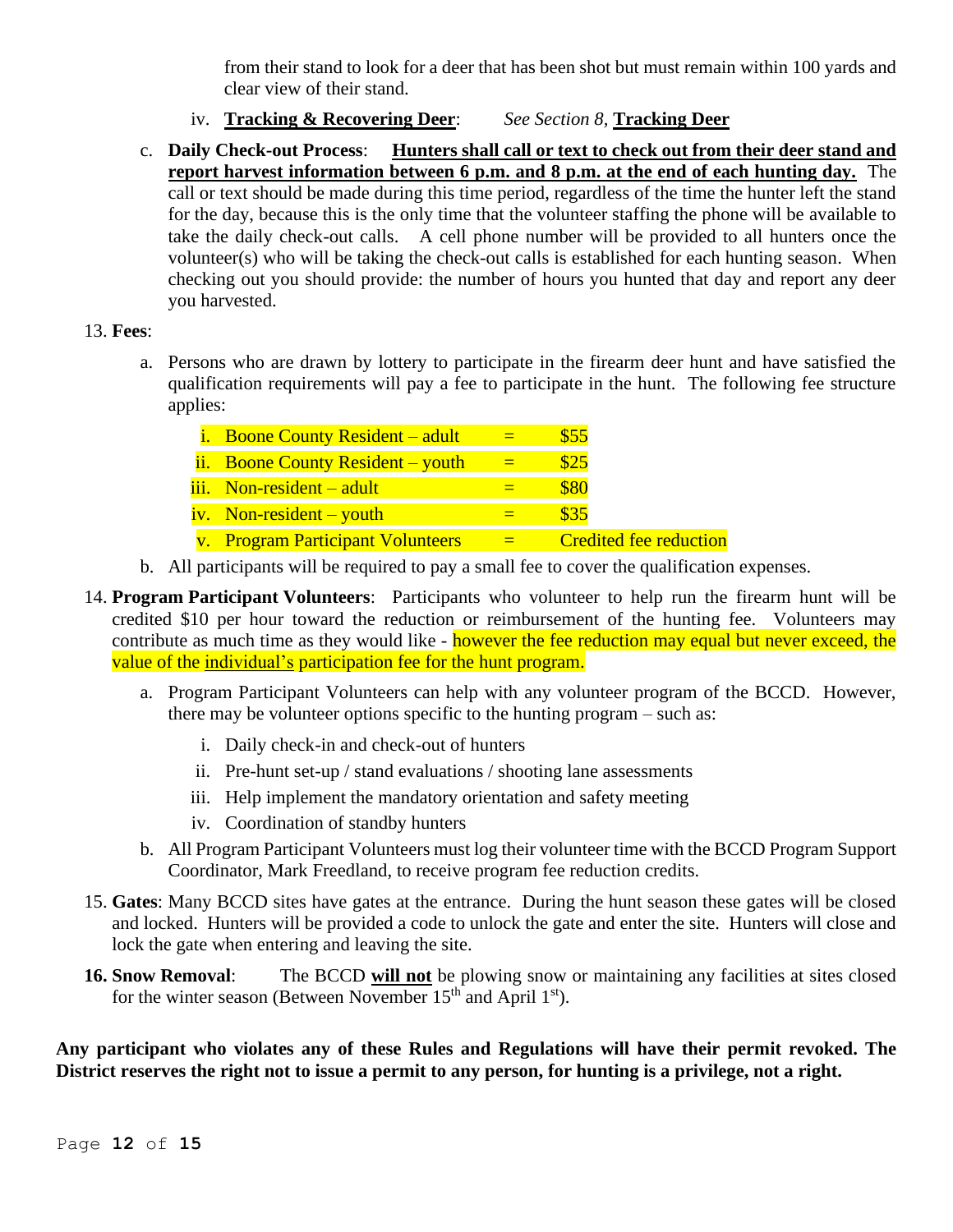# **Boone County Conservation District Firearm Hunt – hunting stand locations**

| <b>Site Name</b>                                        |              | <b>Stand</b><br>$\#_{S}$ | <b>GPS</b> Coordinates |                                      |                          |
|---------------------------------------------------------|--------------|--------------------------|------------------------|--------------------------------------|--------------------------|
|                                                         |              |                          | Latitude               | Longitude                            | <b>Other Information</b> |
| Ballard Farm Conservation Area, located off             | $\mathbf{1}$ |                          |                        | Stand #s: 7 will not hunted in -2018 |                          |
| of Shaw Road (former Shappert Property)                 |              | $\mathbf{2}$             |                        |                                      |                          |
|                                                         |              | 3                        |                        |                                      |                          |
|                                                         |              | $\overline{4}$           |                        |                                      |                          |
|                                                         |              | 5                        |                        |                                      |                          |
|                                                         |              | 6                        |                        |                                      |                          |
|                                                         |              | $\tau$                   |                        |                                      |                          |
|                                                         |              | 8                        |                        |                                      |                          |
| <b>LIB Conservation Area</b>                            |              | 9                        |                        |                                      |                          |
|                                                         |              | 10                       |                        |                                      |                          |
|                                                         |              | 11                       |                        |                                      |                          |
|                                                         |              | 12                       |                        |                                      |                          |
|                                                         |              | 13                       |                        |                                      |                          |
| Kishwaukee Bottoms<br>Distillery Road Conservation Area |              | 14                       |                        |                                      |                          |
|                                                         |              | 15                       |                        |                                      |                          |
|                                                         |              | 16                       |                        |                                      |                          |
|                                                         |              | 19                       |                        |                                      |                          |
|                                                         |              | 20                       |                        |                                      |                          |
| Nelson Ford Conservation Area                           |              | 17                       |                        |                                      |                          |
|                                                         |              | 18                       |                        |                                      |                          |
|                                                         |              | 21                       |                        |                                      |                          |
|                                                         |              |                          |                        |                                      |                          |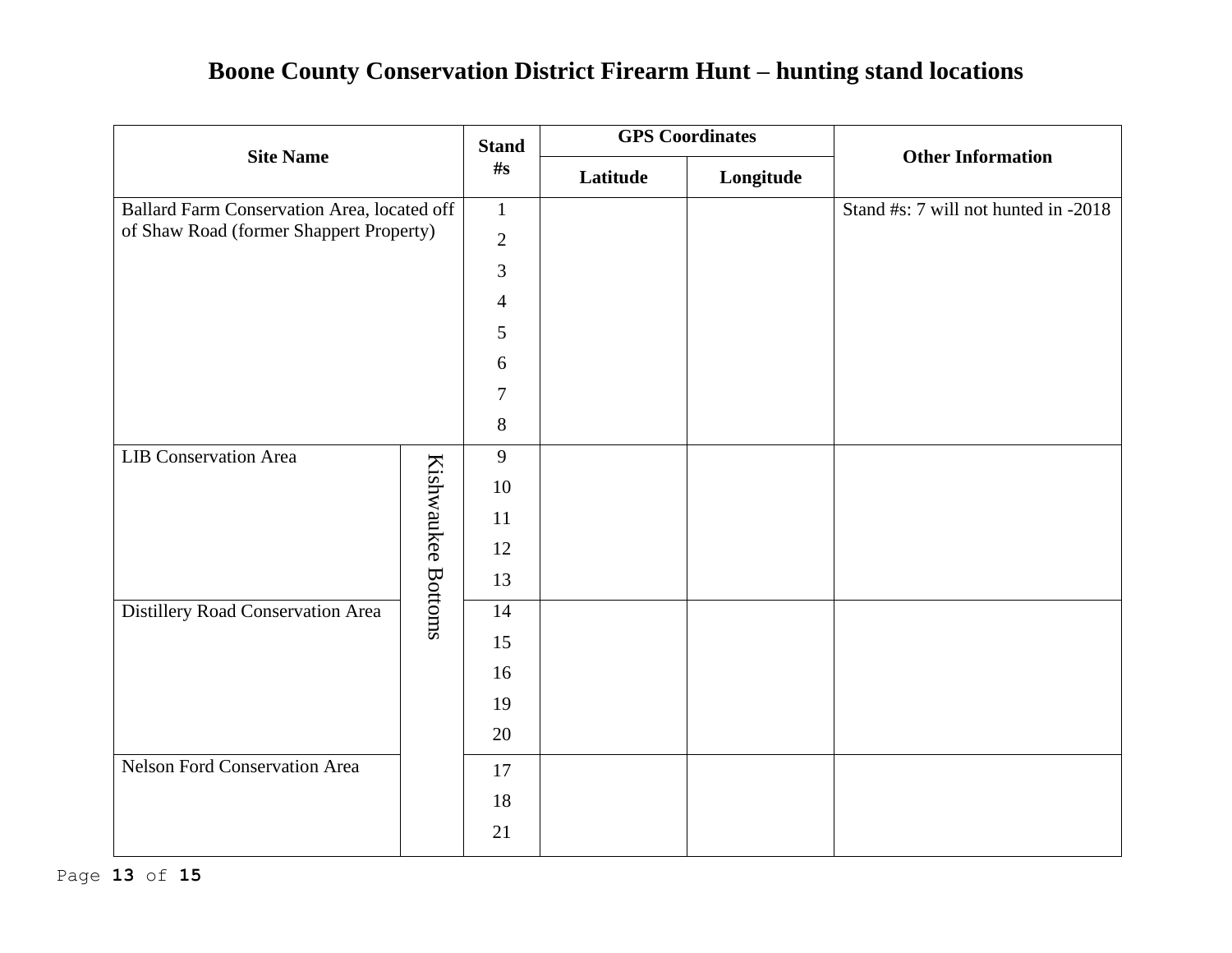| <b>Site Name</b>                                | <b>Stand</b> | <b>GPS</b> Coordinates |           | <b>Other Information</b>            |
|-------------------------------------------------|--------------|------------------------|-----------|-------------------------------------|
|                                                 | $\#s$        | Latitude               | Longitude |                                     |
|                                                 | 22           |                        |           |                                     |
|                                                 |              |                        |           |                                     |
|                                                 |              |                        |           |                                     |
|                                                 | 23           |                        |           |                                     |
|                                                 | 24           |                        |           |                                     |
| Anderson Bend/Woods<br><b>Conservation Area</b> | 25           |                        |           |                                     |
|                                                 | 26           |                        |           |                                     |
|                                                 | 27           |                        |           |                                     |
| <b>Spencer Conservation Area</b>                | 28           |                        |           | All four stands in Spencer will not |
|                                                 | 29           |                        |           | be hunted in -2018                  |
|                                                 | 30           |                        |           |                                     |
|                                                 | 31           |                        |           |                                     |
| <b>Beaver Bluffs Conservation Area</b>          | 32           |                        |           |                                     |
|                                                 | 33           |                        |           |                                     |
|                                                 | 34           |                        |           |                                     |
| Rainbow Gardens Conservation Area               | 35           |                        |           |                                     |
|                                                 | 36           |                        |           |                                     |
| Kishwaukee Valley Conservation Area             | 37           |                        |           |                                     |
|                                                 | 38           |                        |           |                                     |
| Hazelwood Site (Leased from Openlands)          | 39           |                        |           |                                     |
|                                                 | 40           |                        |           |                                     |
|                                                 |              |                        |           |                                     |
| Piscasaw Fen Conservation Area                  | 41           |                        |           |                                     |